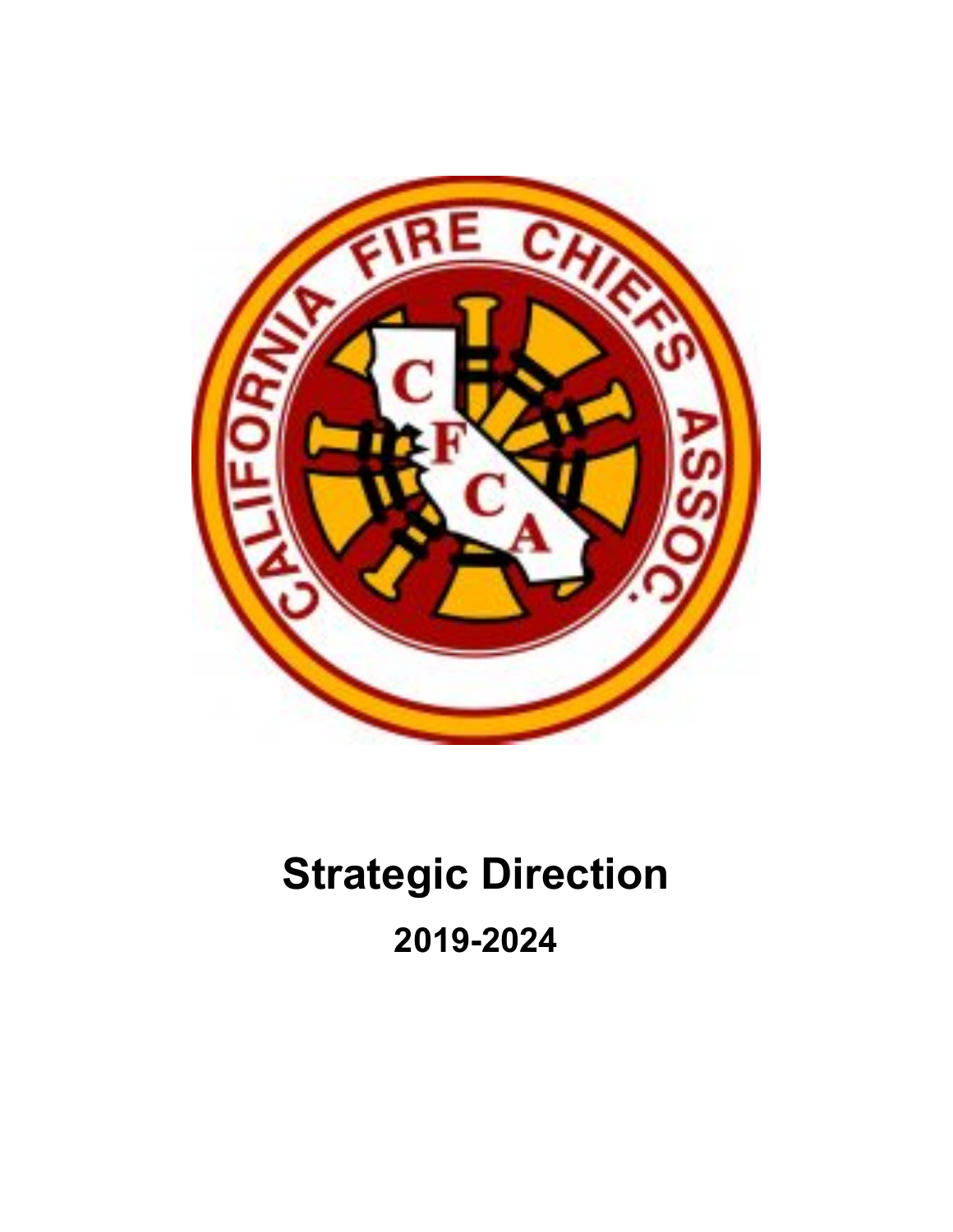# **Acknowledgements**

This strategic direction would not have been possible without the dedication and time of the Board of Directors, Area Directors, and the officers of the California Fire Chiefs Association sections including the following participants:

#### Executive Board

Jeff Meston, President Ed Rodriguez, President-Elect Mark Hartwig, Past President Mark Heine, Treasurer Steve Prziborowski, Northern Director Dan Stefano, Southern Director David Rocha, Member-at-Large Mike McLaughlin, Legislative Director Tracey Hansen, Executive Director

Area Directors – North Area Directors - South

Anthony Gossner, Area 6 Lance Calkins, Area 7

Cullen Kreider, Area 1 Rob Heckman, Area 1 Bill Hack, Area 2 **Bertral Washington, Area 2** Niko King, Area 3 Tim Shackleford, Area 3 John Binaski, Area 4 **Edward Hadfield, Area 4** Bill Gillespie, Area 5 Trever Martinusen, Area 5

#### Section Presidents

Lynda Vargas, AFSS North Janet Arthur, AFSS South Melinda Hunley, Communications Steven Hall, Emergency Management Dustin Hall, EMS Jessica Power, FPOs North Patricia Koch, FPOs South Rick Nogueria, Mechanics North George Solano, Mechanics South Dan Munsey, Operations Alan Ernst, TOs North Chris Coates, TOs South

#### Section Leadership

Janice Parker **Maria Koolhoven** Kim Roderick Bernie Molloy **Tony Bulygo** Troy Bair Jeff Armstrong Eric Munson Jason Nailon Kevin Albertson Tony Gonzales Valerie Erwin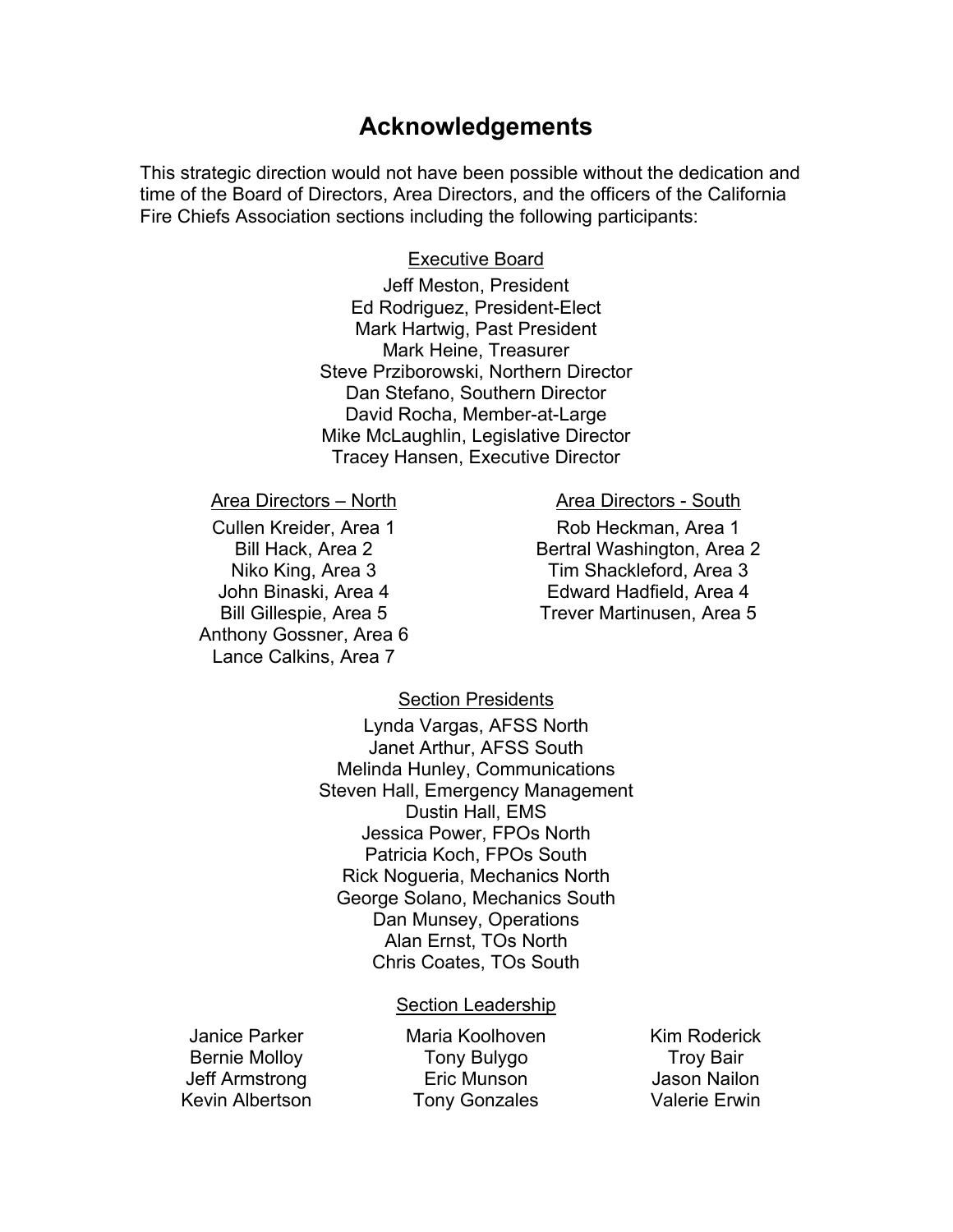# **VISION**

Be the Voice of the California Fire Service

# **MISSION**

To strengthen and advocate for the California Fire Service through leadership, unity, and collaboration.

# **VALUES**

**Integrity** Professionalism **Credibility** Innovation **Competency** 

# **SECTIONS**

In addition to membership in the California Fire Chiefs Association parent organization, the following Sections are part of our larger Association. Each Section has their own Board members and maintains their own membership and by-laws.

Administrative Fire Services Section (AFSS)

**Communications** 

Emergency Management

Emergency Medical Service (EMS)

Fire Mechanics

Fire Prevention Officers (FPO)

Operations (Ops)

Training Officers (TO)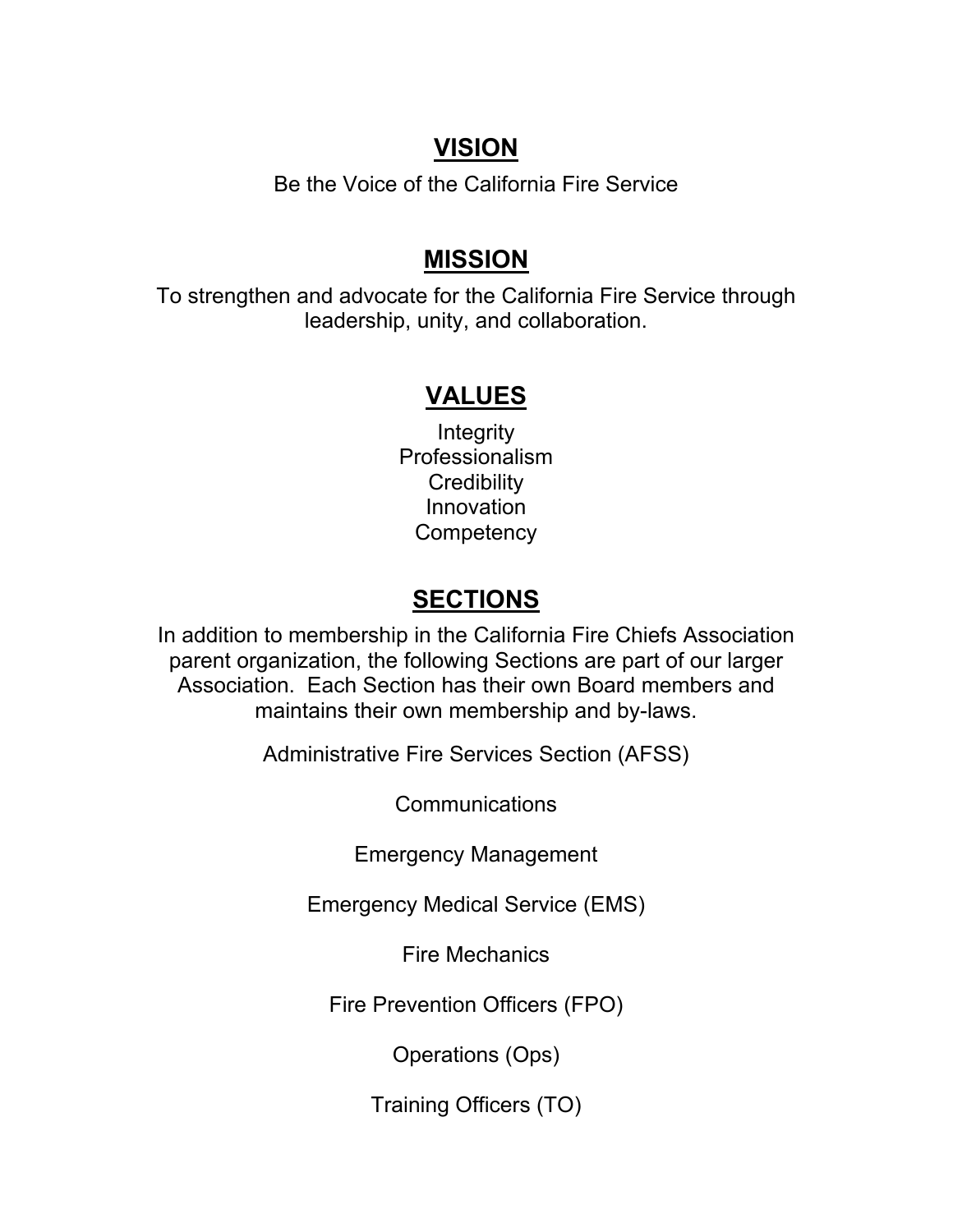# **ENVIRONMENTAL SCAN**

To properly formulate a strategic initiative, each section was asked to go to their board and develop a Strength / Weakness / Opportunity / Threat (SWOT) analysis and bring that information to the two-day CalChiefs planning session, held on January 24-25, 2019. A North group and a South group were then led by Chiefs John Binaski and Dan Stefano, respectively, to provide feedback and refine their thoughts for the entire group.

# **STRENGTHS**

Strengths of the organization were identified as the following:

- Membership is strong
- Networking opportunities
- Subject Matter Experts in the field of fire and life safety
- Establishment of strong partnerships
- Value to our membership

### **WEAKNESSES**

Weaknesses of the organization were identified as the following:

- Lack of membership participation and involvement
- Communications throughout the organization
- Lack of succession planning for the organization
- Every fire agency in California should belong
- Lack of ability to demonstrate the value of the organization

# **OPPORTUNITIES**

Opportunities for the organization were identified as the following:

- Training and working closer with the sections
- Social media opportunities
- The technological evolution
- Branding and marketing the organization
- Increasing membership and participation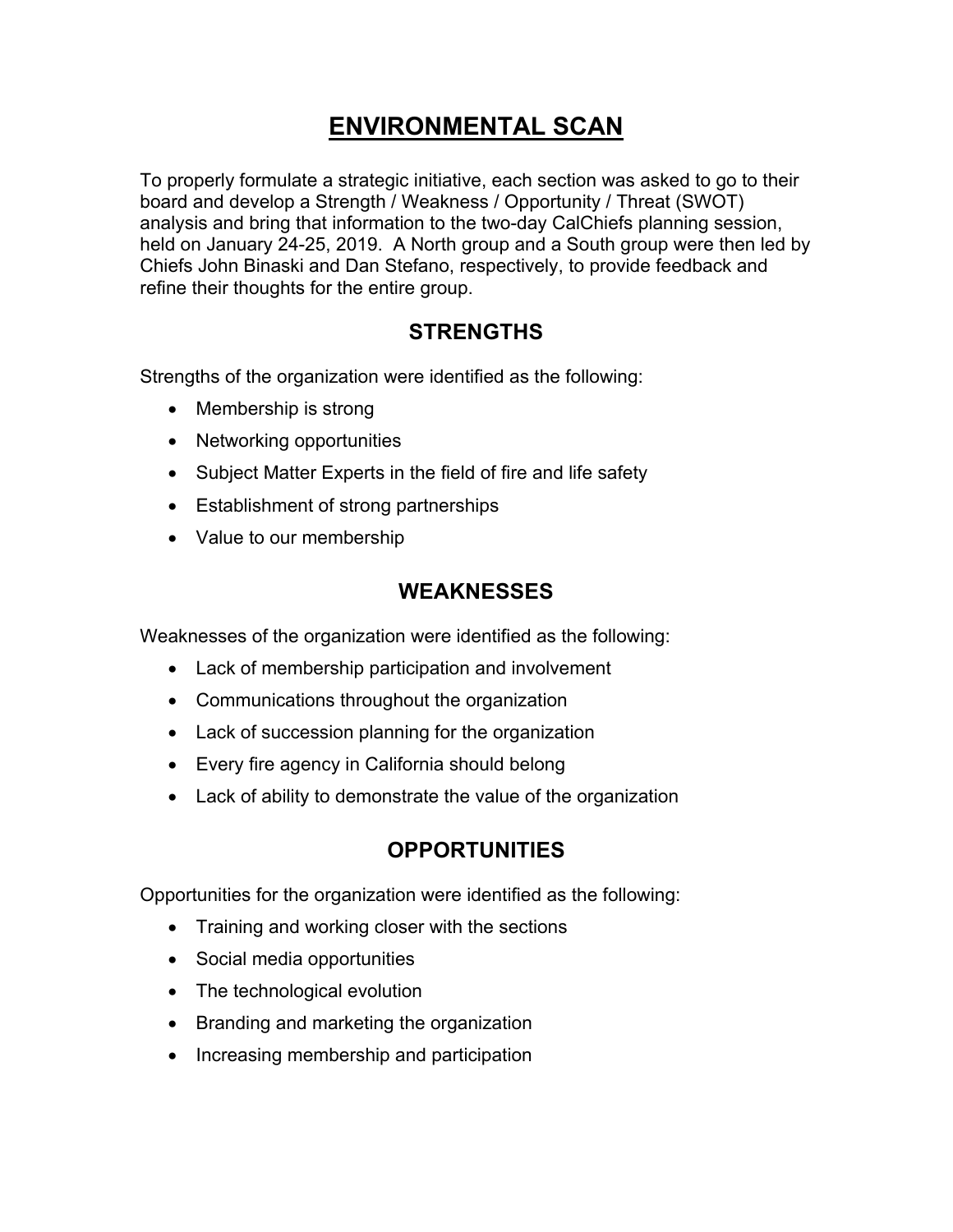### **THREATS**

Threats to the organization were identified as the following:

- Funding the organization to be relevant within California
- Lack of succession planning
- Recruitment and retention of members
- Lack of direction

# **CALIFORNIA FIRE CHIEFS ASSOCIATION (CFCA) INITIATIVES**

### **Initiative 1- Advocates**

CFCA should serve as an advocate on fire and life safety matters within California.

- Establish legislative priorities prior to the January planning meeting. This task needs to be completed in the months of November and December each year to meet the legislators' calendar for bill submittal.
- CFCA should collaborate with the other Fire Service leadership groups to develop its legislative priorities.
- CFCA should develop a comprehensive legislative tool kit for local fire chiefs that would include issues, talking points, and legislative contacts. The goal is to make it easy for local fire chiefs to be informed and effective when dealing with their local legislators.
- Develop a legislative process and issue segment for each annual conference. The goal would be to educate members on issues, problems, and resolutions.

The following legislative issues have been identified as part of a work plan for the 2019 legislative session. Some items may have to carry over to a subsequent legislative session. CFCA's ability to be successful will include development of alliances with labor and other governmental agencies and groups.

- Continue the DRiSC efforts which include response to urban conflagrations and other natural disasters
- EMS Act clarifications
- Clarification of Medical Control
- Clean up of First Responder Fees
- Federal funding to an IGT program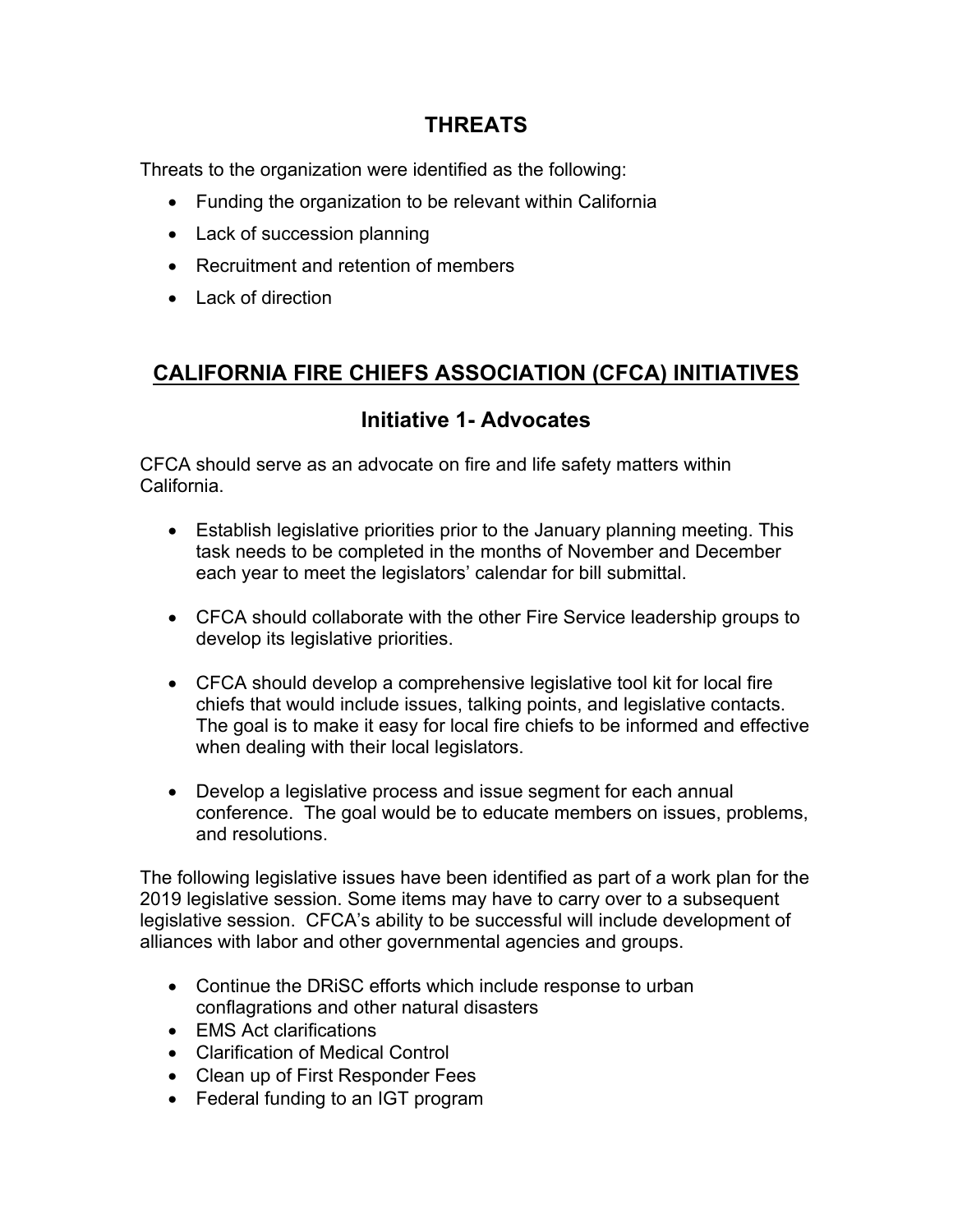- Long-term SETNA 911 funding program
- Community paramedicine
- Behavioral Health and Critical Incident Stress programs

### **Initiative 2- Membership Services**

CFCA should focus on, and improve efforts to, membership services to ensure that California has a world-class fire and life safety delivery service.

Improve education on specific CFCA issues to include advocating for the membership by providing well-documented positions that can easily be shared with fire chiefs and the media.

Educate the membership to educational opportunities that allow for succession planning, such as the Chief Officer Leadership Symposium held in conjunction with the Training Officers annual conference.

CFCA Area Directors should serve as a two-way conduit with local fire chief associations for communications about local and statewide issues and concerns.

CFCA should establish a membership goal to include 100% of all fire departments within the State of California.

CFCA should update the Member Benefit section to include re-naming it to "Why You Should Belong" and revising the content.

CFCA should establish a formal "Rapid Deployment Team" for specific and relevant issues of concern to members. This RDT should be experienced and available to help on issues as they arise for local members and associations.

CFCA should develop a survey to determine what its members want, expect, and need. The survey should be compiled and acted upon by the Board of Directors and reported out at the annual meeting.

The CFCA's Executive Board should continue to provide presidential support to sections with installations or attendance to local conferences.

Area directors should assist with the recruitment of members and providing information specific to the mission of the CFCA.

CFCA should be a partner in the development of a fire service directory and work with Fire Districts Association of California and Cal OES.

CFCA should evaluate the option of adding a "Members Only" component to its website.